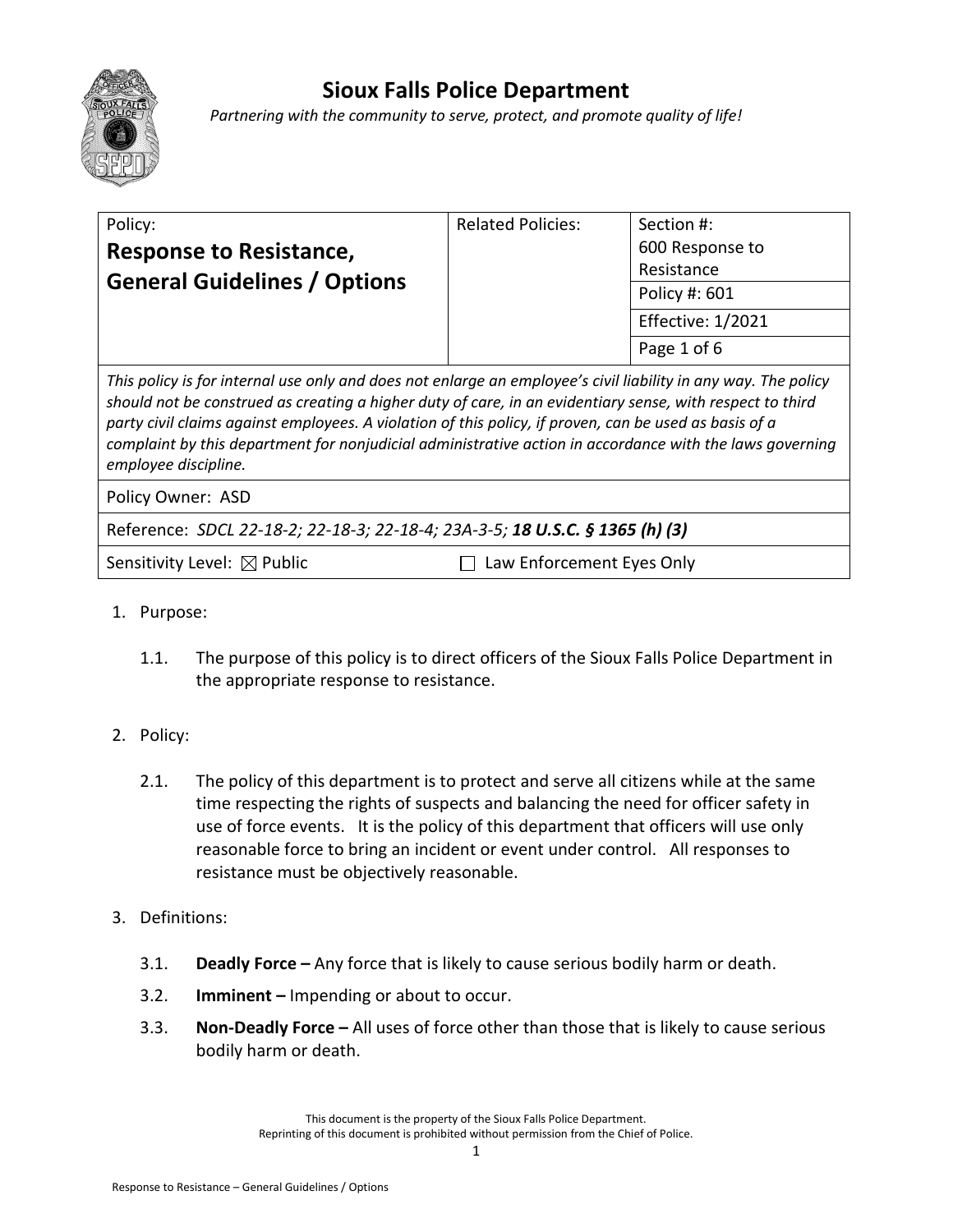- 3.4. **Objectively Reasonable –** The amount of force that would be used by other reasonable and well-trained officers when faced with the circumstances that the officer responding to the resistance is presented.
- 3.5. **Reasonable Belief –** Reasonable belief means that the person concerned, acting as a reasonable person believes that the prescribed facts exist.
- 3.6. **Serious Bodily Harm: (18 U.S.C. § 1365 (h) (3)) –** The term "serious bodily injury" means bodily injury which involves
	- 3.6.1. a substantial risk of death;
	- 3.6.2. extreme physical pain;
	- 3.6.3. protracted and obvious disfigurement; or
	- 3.6.4. protracted loss or impairment of the function of a bodily member, organ, or mental faculty.
- 3.7. **Choke Hold** A physical maneuver or technique that restricts an individual's ability to breathe for the purpose of incapacitation.
- 4. Procedure:
	- 4.1. When the response to resistance is necessary in the course of their duties as law enforcement officers, all officers of this department shall strive to use the techniques obtained by approved departmental training. However, while techniques obtained by approved departmental training are preferred, circumstances may justify an officer's use of other techniques. While using departmentally approved training techniques or other technique, all officers' reactions to the subject's actions shall be appropriate and only that reasonably necessary based on the totality of the situation. Every situation is a continuous engagement and officers need to continually evaluate the propensity for injury and have the ability to disengage or escalate at any time.
	- 4.2. In determining the appropriate response to resistance, officers should apply the levels of force under the department's trained response to resistance options along with the following three factor test (Graham v. Connor):
		- 4.2.1. How serious is the offense the officer suspected at the time the particular force used?
		- 4.2.2. What was the physical threat to the officer or others?
		- 4.2.3. Was the subject actively resisting or attempting to evade arrest by flight?
	- 4.3. The legal level for the use of force is set by three factors:
		- 4.3.1. Federal Law
		- 4.3.2. State Law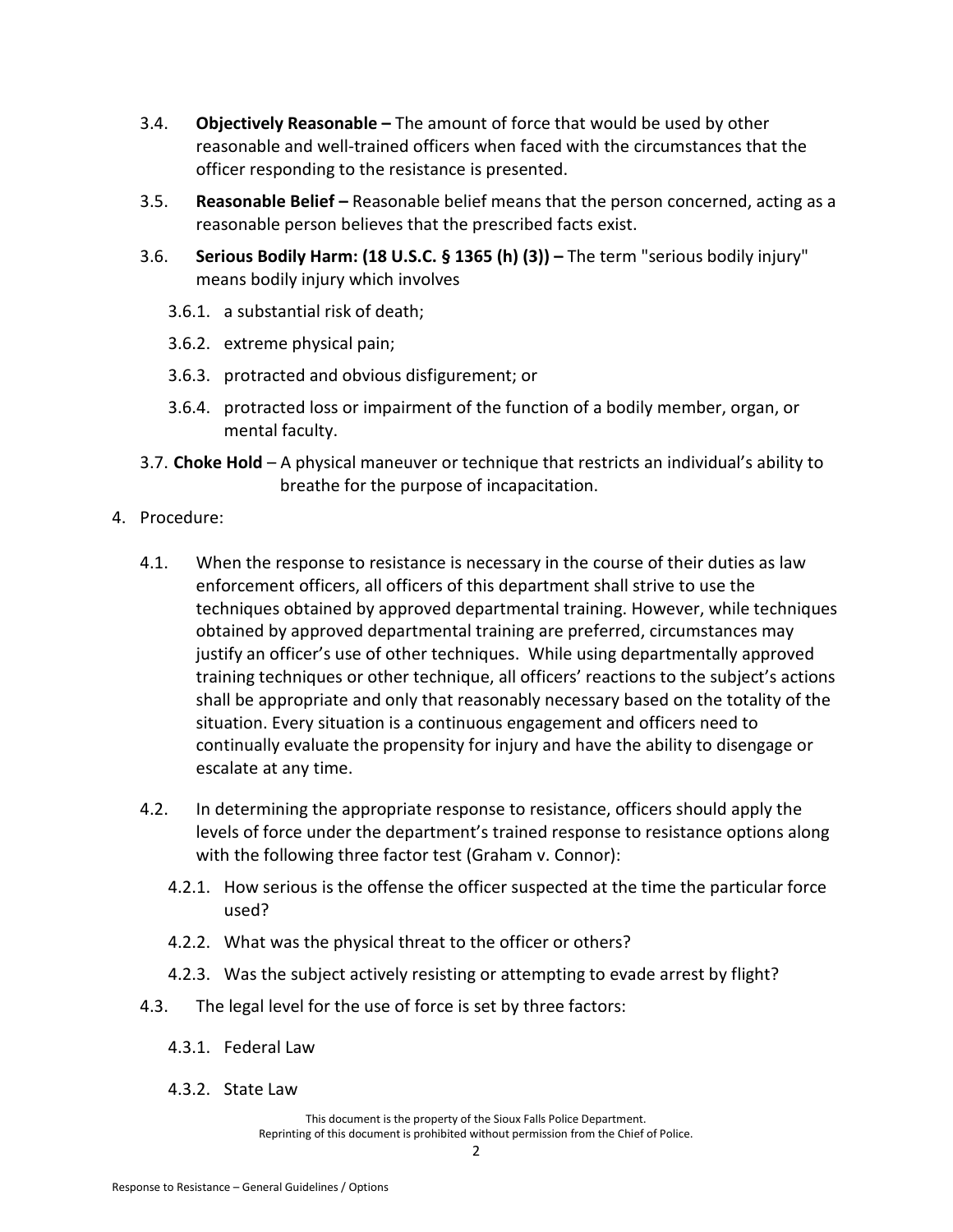### 4.3.3. Departmental Policy and Procedure

#### 4.4. **South Dakota statutory law provides:**

- 4.4.1. To use, attempt, or offer to use force or violence upon or toward the person of another is not unlawful when necessarily committed by a public officer in the performance of any legal duty or by any other person assisting him or acting by his direction.
- 4.4.2. Under the South Dakota statutory authority, the force used by a police officer is unlawful when it becomes greater than necessary to carry out his duties.
- 4.4.3. An arrest is made by an actual or attempted restraint of the person arrested or by his submission to the custody of the person making the arrest. No person shall subject an arrested person to more physical restraint than is reasonably necessary to affect the arrest. Any person making an arrest may take from the arrested person all dangerous weapons and property as defined by state law, which the arrested person may have about his person.
- 4.4.4. To use or attempt to use or offer to use force or violence upon or toward the person of another is not unlawful if necessarily committed by any person in arresting someone who has committed any felony or in delivering that person to a public officer competent to receive him or her in custody.

#### 4.5. **Force Options:**

4.5.1. Officers have several force options in response to resistance that will be dictated by the actions of the suspect upon the appearance of the police officer. An officer's actions need not follow any sequential order when responding to the resistance being offered. The level of response used by the officer may be equal to or greater than the level or resistance being offered by the subject. Officers may be limited in their options due to the circumstances and actions of the subject. This response should be objectively reasonable in light of the circumstances. For example, an officer who immediately observes a subject with a firearm unjustifiably threatening another may immediately respond with deadly force without considering other force options.

#### 4.5.2. **Response to Resistance Options**

- 4.5.2.1. **Command Presence:** Visual appearance of officer where it is obvious to the subject due to the officer's uniform or identification that the officer has the authority of law.
- 4.5.2.2. **Verbal Commands:** Words spoken by the officer directing the subject as to the officer's expectations.
- 4.5.2.3. **Soft Empty Hand Control:** Officer's use of hands on the subject to direct the subject's movement; Techniques that have a low potential of injury to the subject.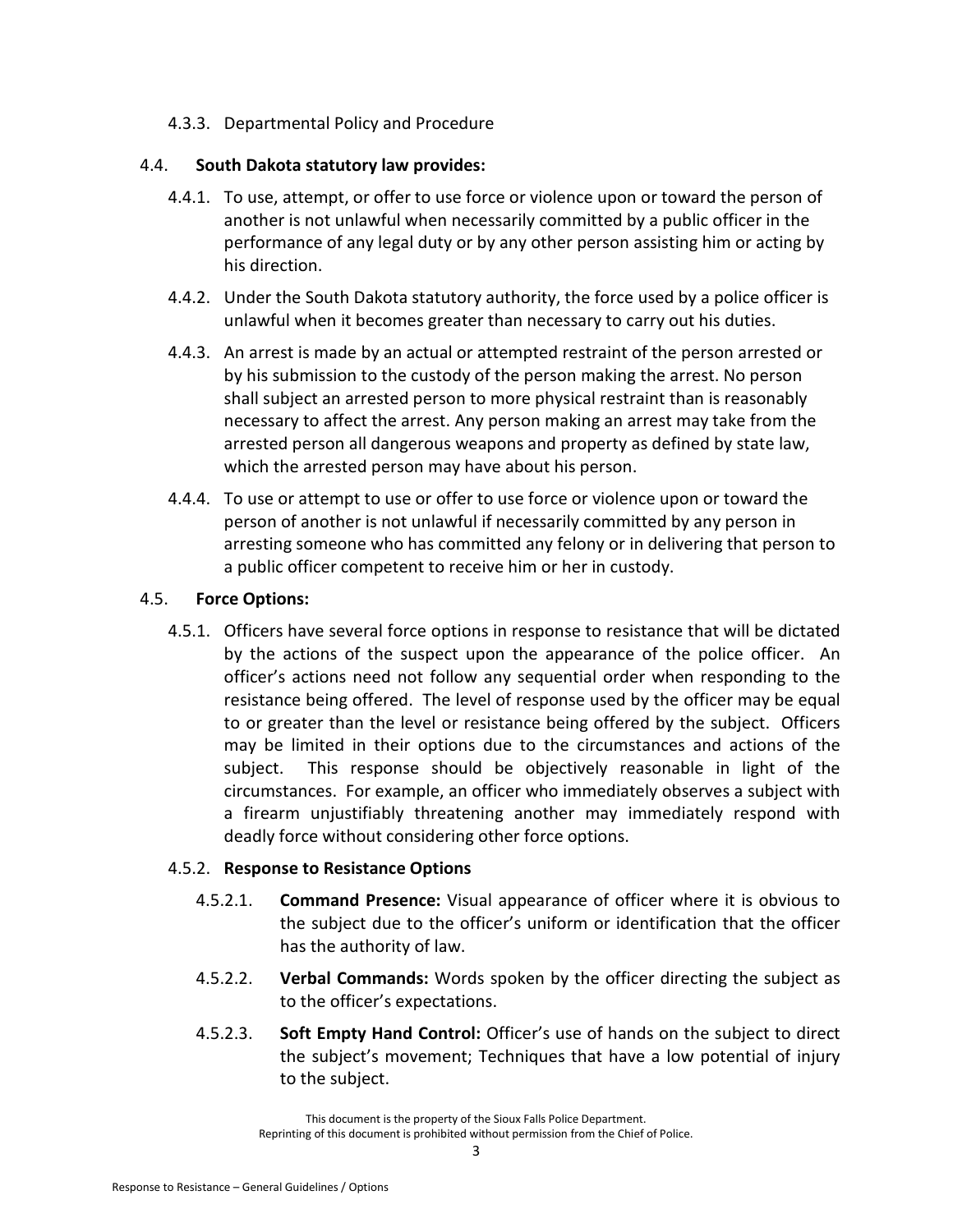- 4.5.2.4. **Chemical Spray:** When a subject exhibits some level of active resistance/active aggression, officers may use chemical spray to temporary incapacitate the subject.
- 4.5.2.5. **Electronic Control Device:** When a subject exhibits some level of active resistance/active aggression, officers may use an electronic control device to temporarily incapacitate the subject.
- 4.5.2.6. **Hard Hand Control:** Punches and other physical strikes, including knees, kicks, and elbow strikes that have the possibility of creating mental stunning and/or motor dysfunction.
- 4.5.2.7. **Impact Weapons:** Batons, ASP/Expandable Baton may be utilized in cases where the officers believe the use of these weapons would be reasonable to bring the event under control. Examples would be where other options have been utilized and failed or where based on the officer's perception at the time, the other options would not be successful in bringing the event to a successful conclusion. Long batons are intended for use in crowd control situations.
- 4.5.2.8. **Extended Range Impact Devices (40mm)**: The 40 MM less lethal launcher is a single or multi-shot launcher with a rifled barrel. It fires specially developed rounds designed and intended for use as less lethal impact munitions.
- 4.5.2.9. **Canine:** Use of canine to bite and hold subject to prevent escape or to gain control of a subject who is actively aggressing toward officer(s). Prior to deployment of a canine, a warning in the form of an announcement shall be made unless the officer is faced with an imminent threat of serious bodily harm or death to the officer(s), or some other person who is present.
- 4.5.2.10. **Deadly Force:** Force that is likely to cause serious bodily harm or death.

## 4.6. **Deadly Force:**

- 4.6.1. Because of the value of human life, any use of deadly force should reflect the best judgments the officer is capable of rendering under the totality of the situation. This would include assessing the potential danger to bystanders and occupants of vehicles.
- 4.6.2. When possible, officers of this department shall exhaust every other reasonable means of apprehension, control, restraint, or force before resorting to the use of deadly force.
- 4.6.3. The use of deadly force is objectively reasonable when:
	- 4.6.3.1. The officer is faced with an imminent threat of serious bodily harm or death to the officer(s), or some other person who is present, or;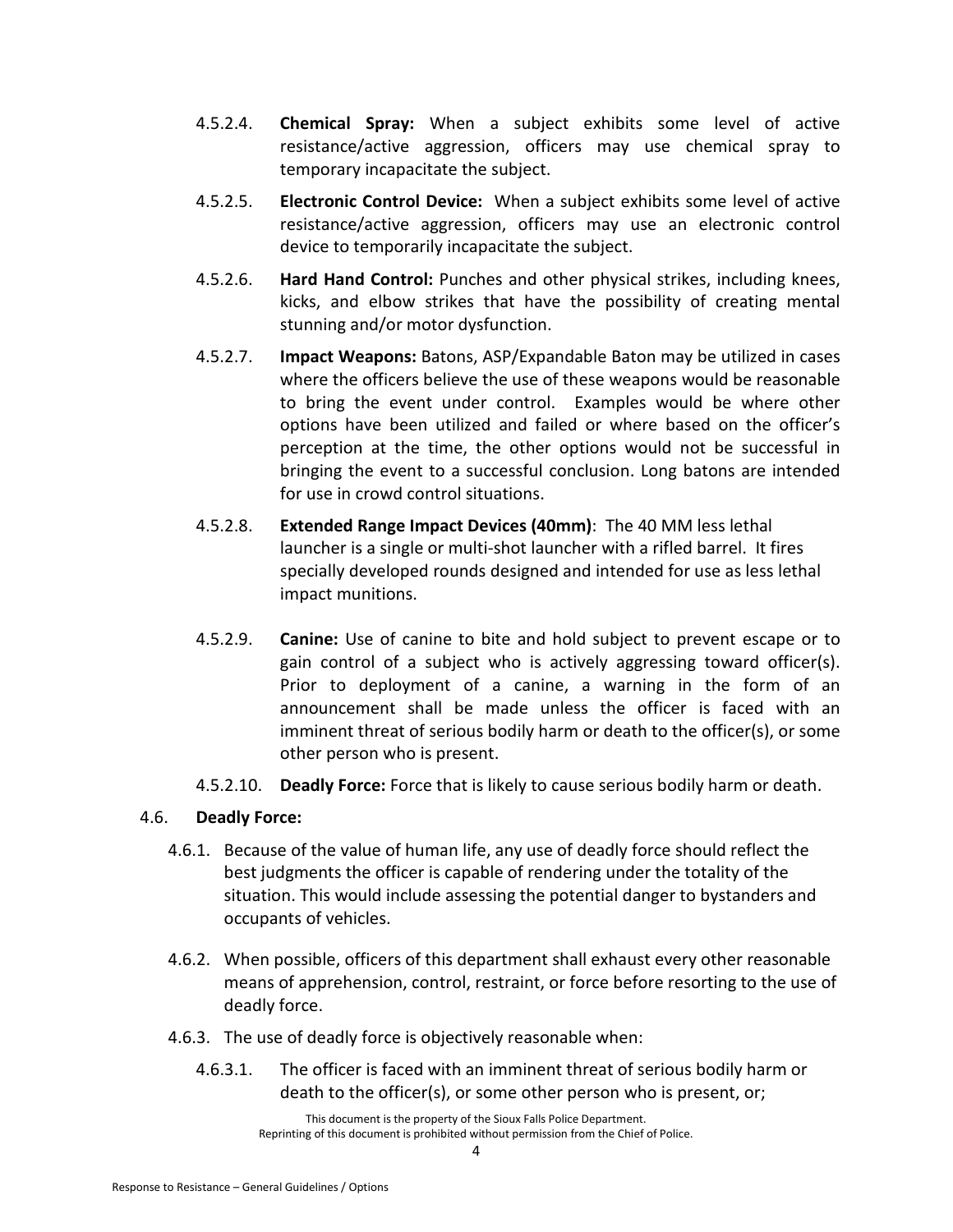- 4.6.3.2. To prevent the escape of an individual in cases where the officer has probable cause to believe that the subject has committed a violent felony involving the infliction or threatened infliction of serious bodily harm or death AND by the subject's escape they pose an imminent threat of serious bodily harm or death to another.
- 4.6.3.3. Officers should warn the subject prior to using deadly force where feasible.
- 4.6.3.4. Officers of this department are prohibited from using choke holds, except in situations where the use of deadly force is allowed by law.
- 4.7. Active Resistance
	- 4.7.1. Once the subject's active resistance has ceased and control has been gained an officer is no longer authorized to use force. Officers should immediately provide any necessary medical assistance to the subject to the degree to which they are trained and provide for emergency medical response where needed.
- 4.8. Use of Firearms / Response to Resistance and the Undercover Officer:The Sioux Falls Police Department recognizes that undercover operations necessitate a unique response to incidents involving the response to resistance.
	- 4.8.1. While no policy can anticipate every potential circumstance, certain facts are inherent to the covert law enforcement officer.
		- 4.8.1.1. Undercover officers are not readily identifiable as a police officer. The assailant is not concerned with arrest and even if the undercover officers identifies themselves as a police officer the suspect will not believe them or will be unable to intelligently process the verbal identification.
		- 4.8.1.2. The undercover officer is not equipped with the same defensive weapons as their overt counterpart.
		- 4.8.1.3. Attacks upon an undercover officer may be sudden and very violent with no opportunity for response to resistance options.
	- 4.8.2. All Sioux Falls Police Department officers are authorized to use any reasonable response to resistance options, any reasonable alternative weapon(s) or reasonable means justified by the immediate threat presented to the officer. Use of such alternative force or alternative weapon that has not been specifically approved for use by the Department will be reviewed as any other response to resistance incident.
	- 4.8.3. **Firearms and the Undercover Officer**:The Sioux Falls Police Department recognizes that the use of the department standard firearm may not be suitable